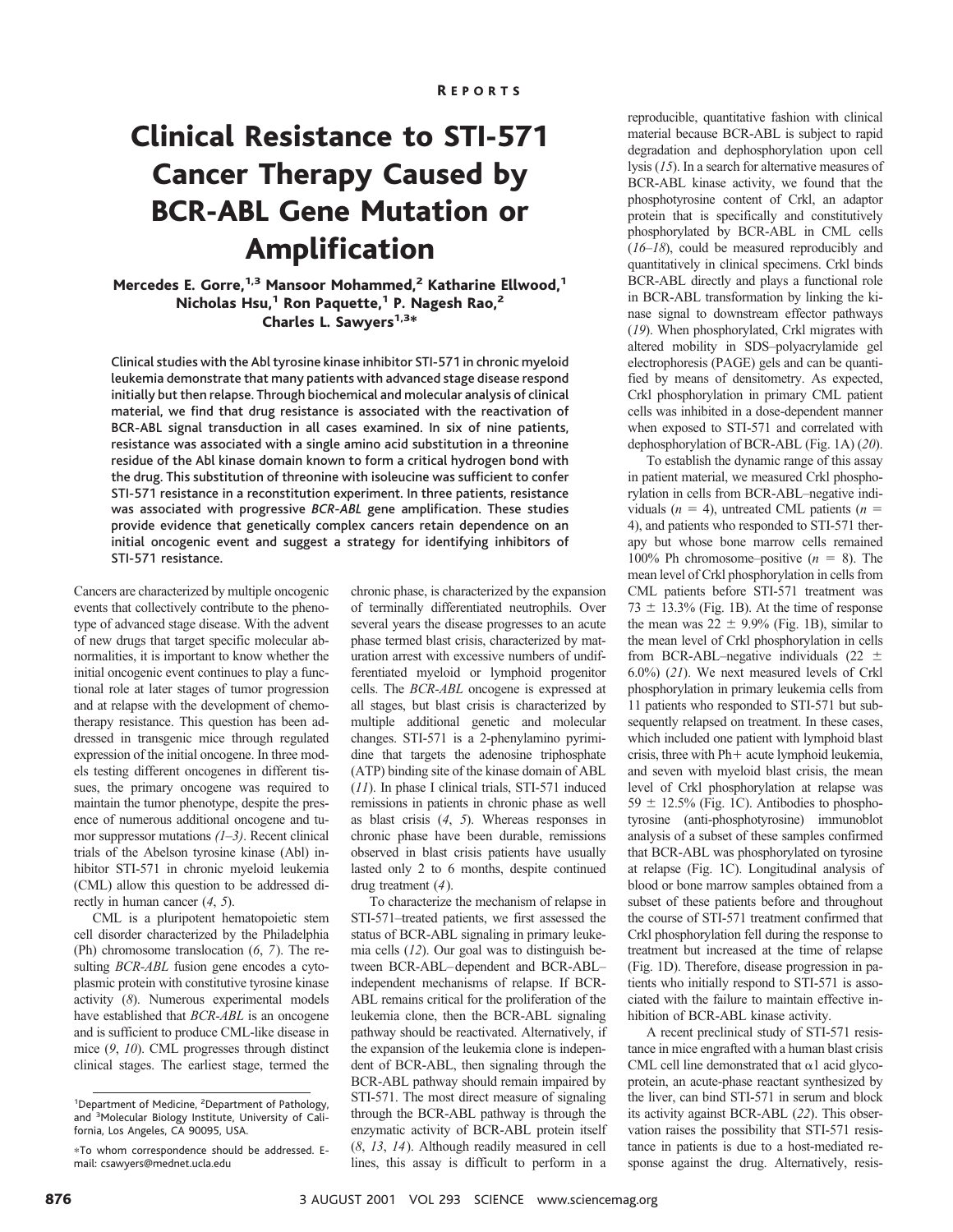tance might be mediated by a cell-autonomous event in a leukemia subclone that allows escape from kinase inhibition by STI-571. To distinguish between these two possibilities, we determined the sensitivity of patient cells taken before treatment and at the time of relapse to STI-571 by measuring inhibition of Crkl phosphorylation (*23*). If STI-571 resistance is a consequence of a host response, pretreatment and relapse leukemia cells should be equally sensitive to ex vivo STI-571 treatment. However, if STI-571 is cell-intrinsic, leukemia cells obtained at relapse should be less sensitive to STI-571 than pretreatment cells. In those patients for whom we had sufficient matched clinical material, a 10-fold or greater shift in sensitivity to STI-571 was observed at relapse (Fig. 2A). Aggregate analysis of 11 samples confirmed that higher concentrations of STI-571 are required to inhibit Crkl phosphorylation in patients' cells obtained at relapse compared with pretreatment (Fig. 2B).

Because these ex vivo studies provide evidence that STI-571 resistance is cell-intrinsic, we considered several possible mechanisms. Some CML cell lines that develop resistance to

### R EPORTS

STI-571 after months of in vitro growth in subtherapeutic doses of the drug show amplification of the *BCR-ABL* gene (*24*–*26*). We performed dual-color fluorescence in situ hybridization (FISH) experiments to determine if *BCR-ABL* gene amplification could be similarly implicated in STI-571 resistance in human clinical samples (*27*). Multiple copies of the *BCR-ABL* gene were detected in interphase nuclei in three (two myeloid blast crisis, one lymphoid blast crisis) of the 11 patients who relapsed after initially responding to STI-571 (Fig. 3). Further cytogenetic and FISH characterization of metaphase spreads from these patients showed a unique inverted duplicate Ph chromosome with interstitial amplification of the *BCR-ABL* fusion gene (Fig. 3C). In one patient, the inverted duplicate Ph chromosome could be detected before the initiation of STI-571. In all three cases, additional copies of the aberrant Ph chromosome were observed as STI-571 treatment continued, as well as ring chromosomes harboring multiple copies of the *BCR-ABL*. Patient MB14 was reevaluated by FISH 1 month after receiving alternative treatment for her leukemia. *BCR-ABL* amplification was no longer detectable 4

weeks after discontinuation of STI-571, raising the possibility that persistent STI-571 administration might select for increased copies of the *BCR-ABL* gene in some patients. Quantitative polymerase chain reaction (PCR) analysis of genomic DNA (gDNA) obtained from these three patients confirmed increased ABL gene copy number at relapse when compared to a patient without *BCR-ABL* gene amplification (Fig. 3D) (*28*).

We also considered the possibility that mutations in *BCR-ABL* might confer resistance to STI-571. A 579-base pair (bp) region corresponding to the ATP binding pocket and the activation loop of the kinase domain of BCR-ABL was sequenced in the nine patients for whom RNA was available at the time of relapse (Fig. 4A) (29). A single, identical  $C \rightarrow T$  nucleotide (nt) change was detected at *ABL* nt 944 in six of nine cases examined (Fig. 4A). In all six patients a mixture of wild-type and mutant cDNA clones was found, with the frequency of mutant clones ranging from 17 to 70%. The mutation was found in three of three patients with lymphoid disease [two  $Ph$ <sup>+</sup> acute lymphoid leukemia (ALL), one lymphoid blast crisis] and



**Fig. 1.** Clinical relapse of STI-571–treated patients is associated with persistent BCR-ABL kinase activity. (**A**) Immunoblot analyses of one CML patient's bone marrow cells after a 2-hour incubation with different concentrations of STI-571 in vitro. Whole-cell lysates were separated by SDS-PAGE, transferred to nitrocellulose, and probed with antiserum to Crkl (top), anti-phosphotyrosine (middle), and antibodies to Abl (bottom). (**B**) Crkl immunoblot of whole cell lysates from CML patients before STI-571 therapy (left) and from Ph-positive blast crisis patients who achieved hematological remission (<5% blasts) on STI-571 but remained 100% BCR-ABL– positive (right). (**C**) Crkl immunoblots of whole-cell lysates from lymphoid blast crisis or Ph-positive acute lymphoid leukemia patients (top) and myeloid blast crisis patients (middle) who relapsed after initially responding to



STI-571 therapy. Phosphotyrosine immunoblot of patient cell lysates at time of relapse (bottom). A Ph-positive cell line, K562, was used as a positive control for autophosphorylated BCR-ABL. (**D**) Crkl immunoblots of cell lysates from relapse patients (LB3 and LB2) taken before ( pre-Tx) and during the course of ( Tx and relapse) STI-571 therapy. Densitometric analyses of Crkl immunoblots (expressed as a percentage of phosphorylated Crkl over total Crkl protein) are presented in bar graphs.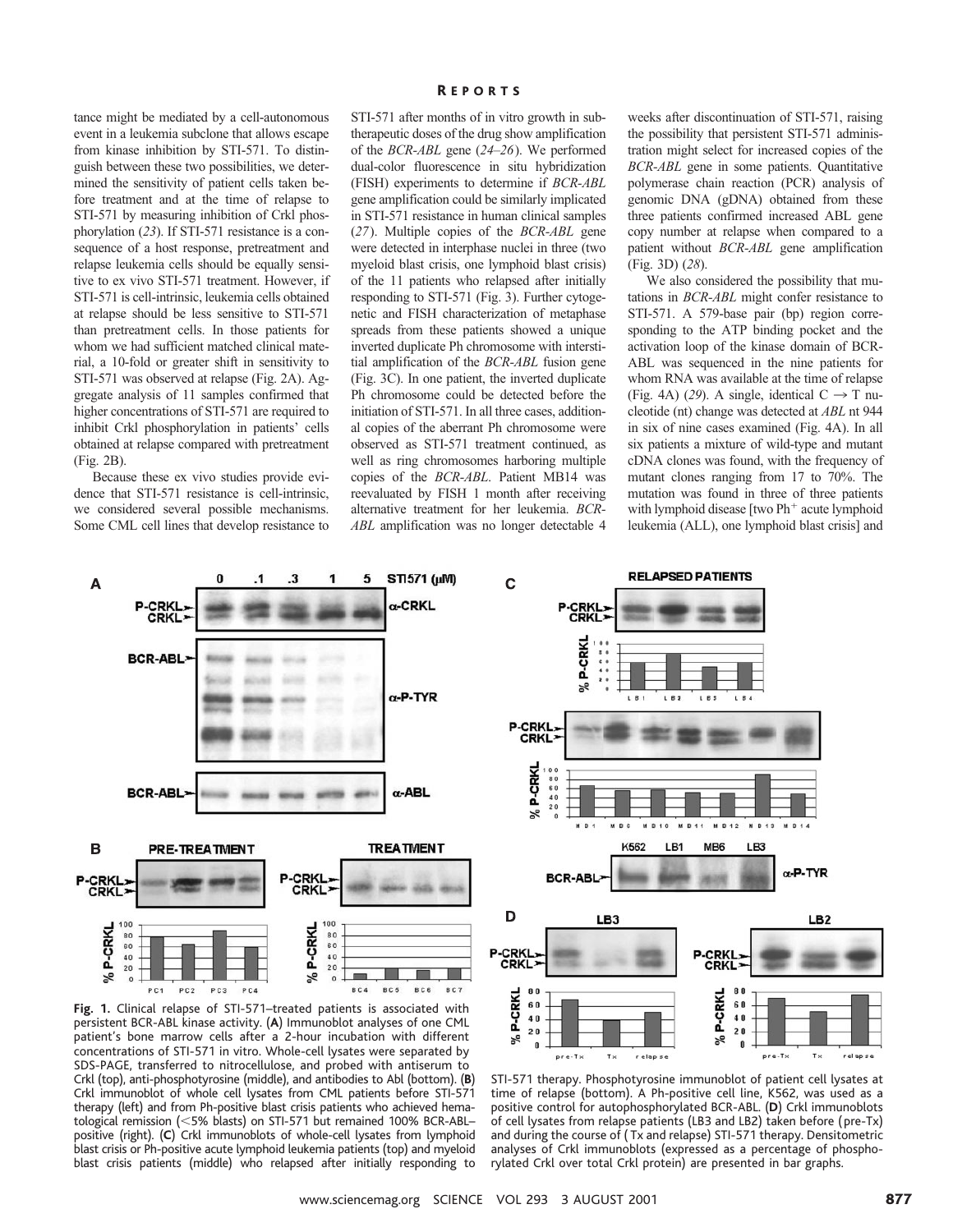**Fig. 2.** Altered sensitivity of relapsed patient cells to STI-571. (**A**) STI-571 dose-response curves of Crkl phosphorylation in cells taken from blast crisis patients (LB3 and LB2) before STI-571 therapy (open circles) and at the time of relapse (solid circles). Cells from both time points were exposed to increasing concentrations of STI-571, harvested, and analyzed by Crkl immunoblot and densitometry. (**B**) The median inhibitory concentration (IC<sub>50</sub>) values for STI-571 inhibition of Crkl phosphorylation determined by exposure of cells isolated from untreated versus relapsed CML patients to increasing concentrations of STI-571 and subsequent Crkl immunoblot and densitometric analyses. Crkl phosphorylation in one relapsed patient sample (LB2) could not be inhibited with high concentrations of STI-571.



in three of six patients with myeloid blast crisis. The presence of the mutation was confirmed by analysis of gDNA (Fig. 4A) (*30*). Analysis of RNA or gDNA from pretreatment samples failed to provide evidence of the mutation before STI-571 therapy; however, we cannot rule out the possibility that rare cells bearing the mutation exist before treatment.

This single nucleotide  $C \rightarrow T$  change results in a threonine to isoleucine substitution at position 315 (Thr<sup>315</sup>  $\rightarrow$  Ile; T315I) of c-Abl. The recently solved crystal structure of the catalytic domain of Abl complexed with a variant of STI-571 identified both the amino acid residues within the ATP binding site and the activation loop of c-Abl that are required for STI-571 binding and, thus, the inhibition of Abl kinase activity  $(31)$ . Thr<sup>315</sup> is among those that form critical hydrogen bonds with STI-571. The potential consequence of the T315I substitution on the STI-571 binding pocket was modeled based on the crystal structure of the wild-type Abl kinase domain in complex with STI-571 (Fig. 4B). The absence of the oxygen atom normally provided by the side chain of Thr<sup>315</sup> would preclude formation of a hydrogen bond with the secondary amino group of STI-571. In addition, isoleucine contains an extra hydrocarbon group in the side chain, which would result in a steric clash with STI-571 and presumably inhibit binding. Notably, the model predicts that the

**Fig. 3.** BCR-ABL amplification in patients who relapsed after an initial response to STI-571. (**A**) BCR-ABL FISH analyses of interphase nuclei from blast crisis patient M13 before and during STI-571 therapy. Nuclei are visualized with 4',6'-diamidino-2-phenylindole stain (blue), ABL probe is labeled with Spectrum Orange (red signal), and BCR probe is labeled with Spectrum Green (green signal). BCR-ABL gene fusions, indicated by yellow signals, show an increase in BCR-ABL gene amplification during STI-571-resistant disease progression. (Bar, 10 μm.) (B) BCR-ABL FISH analyses of interphase nuclei from blast crisis patient M14 before, during, and after removal from STI-571 therapy showing BCR-ABL–amplified phenotype and the reversion to nonamplified phenotype on removal from STI-571 therapy. (Bar, 10 μm). (C) Giemsastained image (left; bar, 5  $\mu$ m) and dual color FISH images (middle and right; bars,  $3 \mu m$ ) of sample from patient LB1 showing duplicated inverted Ph-chromosome. Arrows indicate BCR-ABL gene fusions. (**D**) Quantitative PCR analysis of gDNA from BCR-ABL–amplified patients (MB13, MB14, and LB1) and one nonamplified patient LB3 (control) confirming increased ABL gene copy number in all three patients.

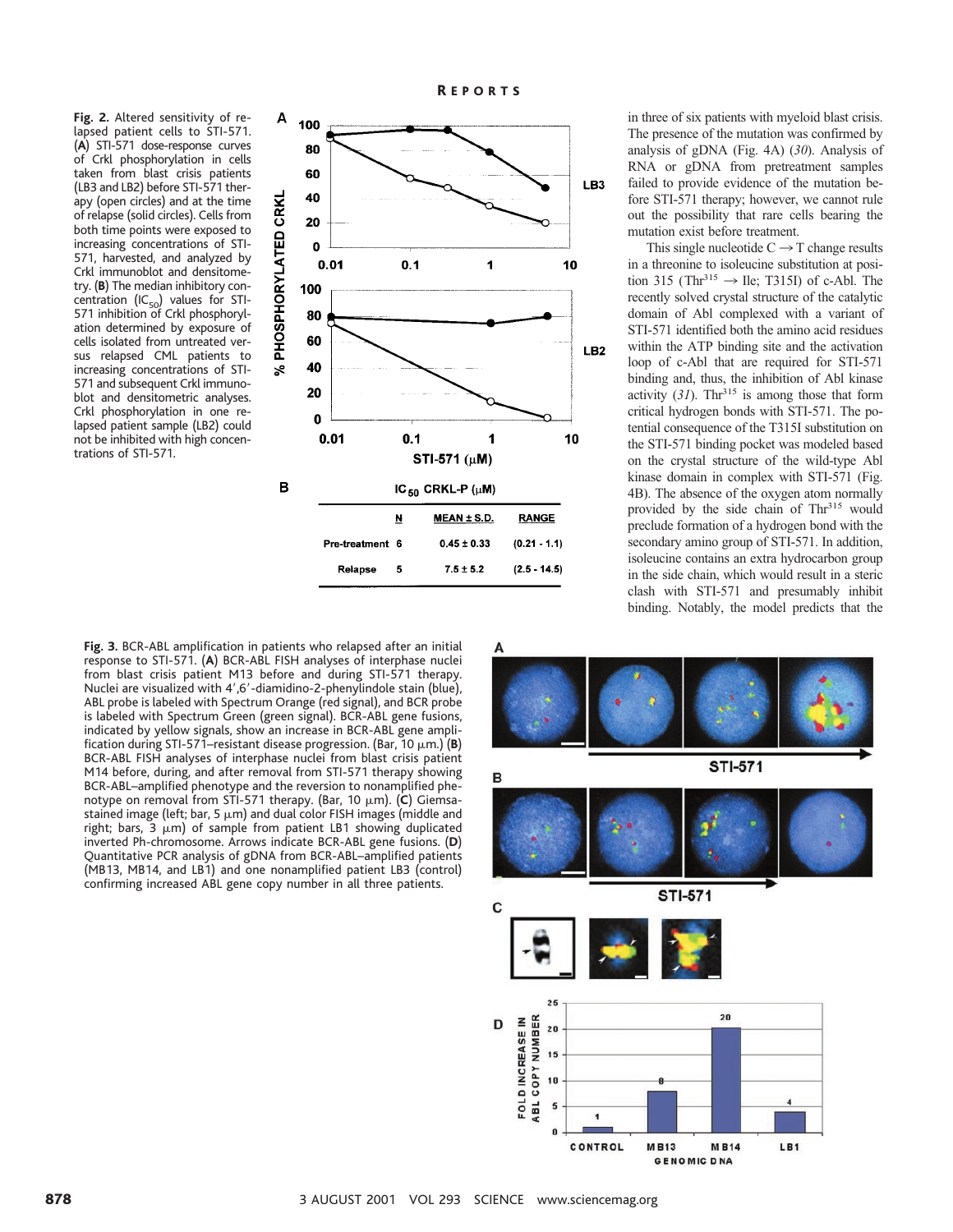#### R EPORTS

T315I mutation should not interfere with ATP binding (*32*).

To confirm that this amino acid substitution interferes with STI-571 activity, we engineered the T315I mutation into wild-type p210 BCR-ABL (*33*). Cells were transfected with wild-type or T315I p210 BCR-ABL and cultured in the presence of increasing concentrations of STI-571 (*34*). As shown by Abl immunoblot analysis, the expression of wild-type and T315I mutant BCR-ABL proteins was similar and was not changed by STI-571 (Fig. 4C, bottom panels). On the basis of anti-phosphotyrosine immunoblot analysis, the kinase activities of wild-type BCR-ABL and the T315I mutant appear comparable in the absence of STI-571. Whereas wild-type BCR-ABL kinase activity was inhibited by STI-571, the T315I mutant retained high levels of phosphotyrosine at all concentrations of the inhibitor tested (Fig. 4C, top panels).

Our analysis of 11 patients with advanced stage CML who underwent disease progression after an initial response to STI-571 shows that reactivation of BCR-ABL signaling occurred in all patients, despite continued STI-571 treatment. Therefore, the primary explanation for disease progression in these patients appears to be BCR-ABL–dependent proliferation rather than secondary oncogenic signals that permit BCR-ABL–independent growth. It is possible



that studies of a larger number of patients may identify exceptions to this theme, as has been reported in transgenic mice expressing conditional oncogenes where an occasional tumor can escape dependence on the initiating oncogene  $(1-3)$ . In 8 of the 11 patients we studied, the mechanism of resistance was a consequence of mutation (six patients) or amplification (three patients) of the target oncogene *BCR-ABL* (one patient had both events). These results provide evidence in a genetically complex human cancer that a single molecular target remains relevant in late stage, relapsed disease.

The identity of the Abl kinase domain mutation found in these patients bears remarkable

**Fig. 4.** Point mutation in the ATP binding pocket of the Abl kinase domain confers STI-571 resistance in relapsed patients. (**A**) Schematic of PCR strategy to determine the sequence of a 579-bp region of BCR-ABL that corresponds to the ATP binding pocket and activation loop of the kinase domain in patient samples. Amino acid sequence of the region of Abl analyzed is shown in black (*40*). Residues predicted to form hydrogen bonds with STI-571, on the basis of crystal structure data, are in boldface and are numbered from the first amino acid of c-Abl (Gen-Bank accession number M14752). Corresponding nucleotide sequence (shown in red) was aligned with sequences obtained from nine patient cDNAs. The  $C \rightarrow T$  mutation at ABL nt 944 (detected in six patients at relapse and in no pretreatment samples) is shown in blue. The sequence of wild-type ABL exon 3 (GenBank accession number NT008338.2) was aligned with sequences obtained from patient gDNA before treatment and at relapse. Examples of primary sequence data (represented as chromatographs) from wild-type BCR-ABL (left) and BCR-ABL with the  $C \rightarrow T$  point mutation (right). (**B**) Model of STI-571– binding pocket of wild-type Abl in complex with STI-571 (left) and predicted structure of STI-571– binding pocket of T315I mutant Abl in complex with STI-571 (right). In the molecular structures representing STI-571 and Abl residue 315, nitrogen atoms are shown in blue and oxygen atoms are shown in red. Van der Waals interactions are depicted in gray for STI-571 (both panels), in blue<br>for wild-type Abl residue Thr<sup>315</sup> (left), and in red for mutant Abl residue Ile<sup>315</sup> (right). The polypeptide backbone of the Abl kinase domain is represented in green. (**C**) Immunoblots of whole-cell lysates isolated from transfected 293T cells (wild-type p210 BCR-ABL shown in left panels and T315I mutant shown in right panels) after a 2-hour incubation with different concentrations of STI-571. Blots were probed with phosphotyrosine (top) and antibodies to Abl (bottom).